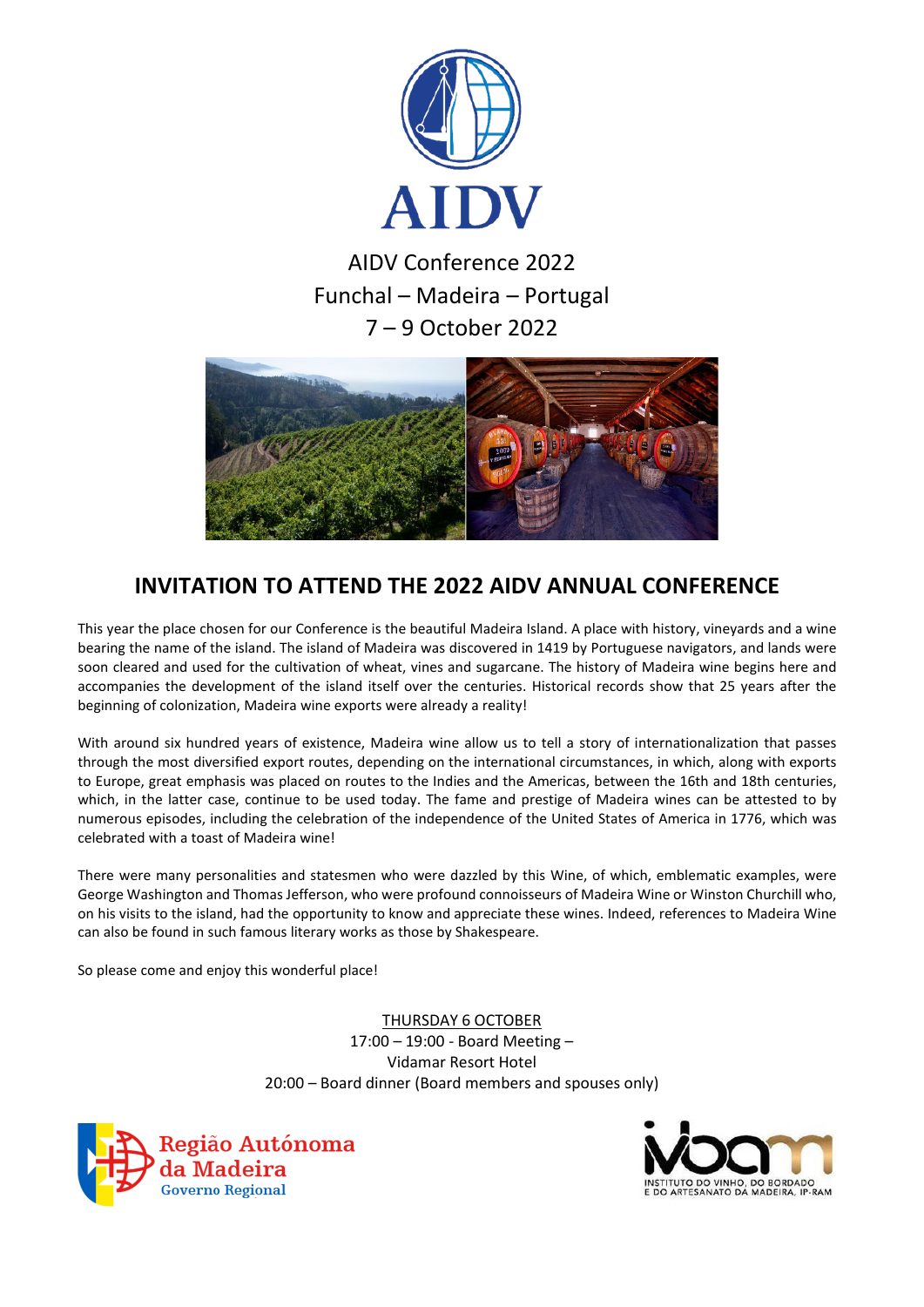

## **FRIDAY 7 OCTOBER**

#### **8:00 – Registration**

#### **9 am – Welcome speeches**

## **9:30-10:30 – Session 1**

- 1 **LABELLING, ALLUSIONS AND CONFUSION**: A look at the various ways in which labels can mislead or confuse consumers when using the names of other GIs such as Cognac, Scotch and the like.
	- Chair: Rein-Jan Prins
	- Speakers: Lionel Lalagüe

Paul Carlyle

## **10:30-11:00 – Coffee break**

#### **11:00-13:00 – Session 2**

2 **JUDGES' SESSION**: Decision-making: how do judges make decisions, e.g. in cases such as Champagner Sorbet: how do they determine the asserted Champagne characteristics of another product (a sorbet): eg "taste", "confusion", "similarity"? Through gut feeling, surveys, court-appointed experts?

Chair: Steve Stern

Speakers: Judge Peter Tochterman Justice John Middleton Judge Camille Lignieres Justice Mike Manson

#### **13:00-14:15 – Lunch - Hotel VidaMar**

## **14:15-15:45 – Session 3**

## **3 TRADITIONAL EXPRESSIONS**

Traditional expressions in and outside of the EU: Principles and recent developments Chair Jean-Baptiste Thial de Bordenave Speakers: Ronan Raffray

Scott Gerien

Stephan Martin

#### **15:45-16:15 – Coffee break**

## **16:15-17:45– Session 4**

**4 PORTO/MADEIRA TASTING SESSION**: Issues in selling museum (extremely rare and old) Portos and Madeiras. Traceability, no longer consistent with current cahier des charges, the changing nature of the wines as they age. Should the cahier des charges be adapted. "Typicité", what does a GI do, what are its raisons d'être? Chair: Gonçalo Moreira Rato

Speaker: Dominic Farnsworth MW

#### **17:45-18:30**

## **Madeira of Honor offered by the Madeira Wine Institute in the Lobby and on the Terrace of the Convention Center 19:30 – Bus departure**

**20:00 –Dinner at Quinta Estação**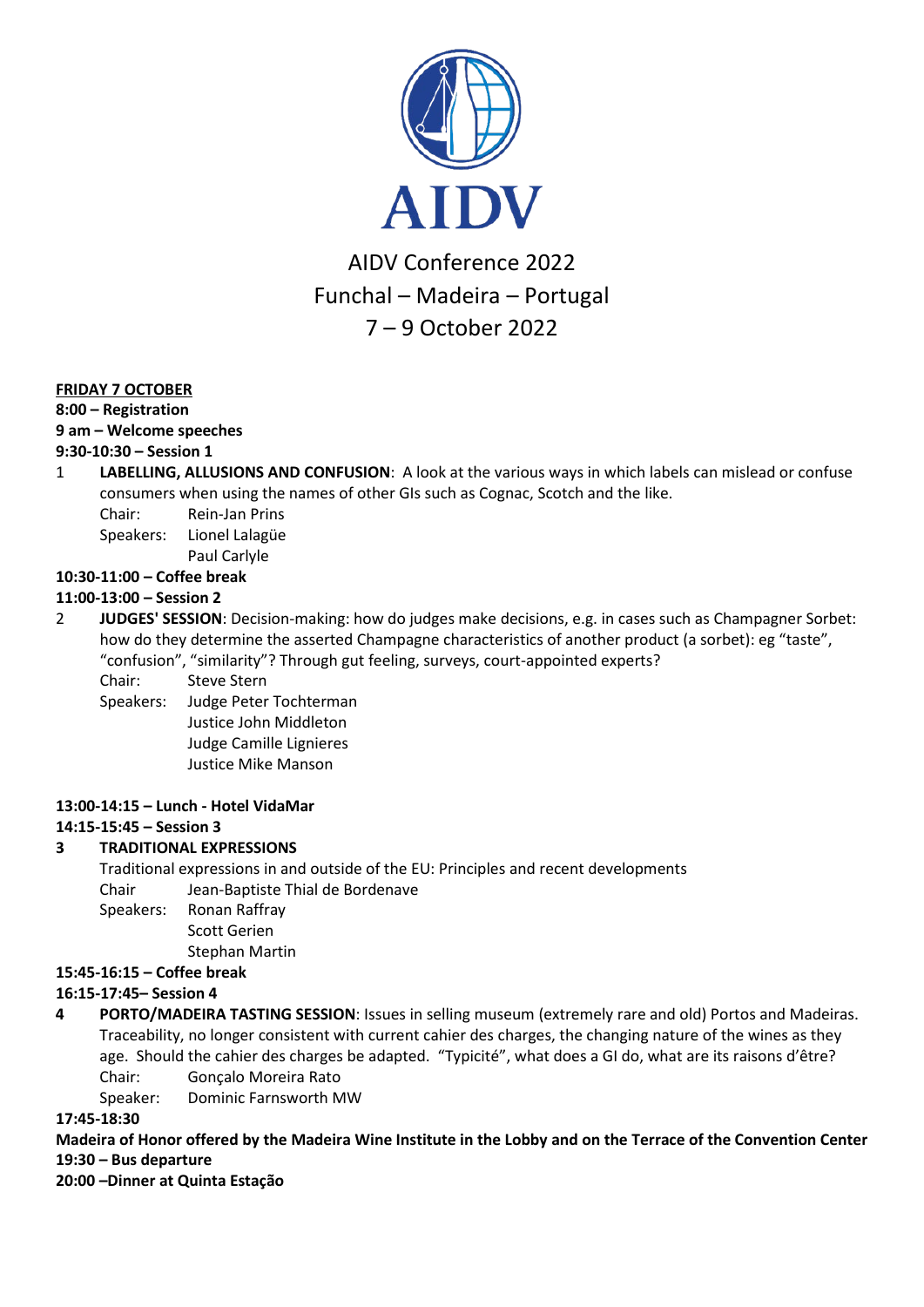

## **SATURDAY 8 OCTOBER**

#### **9:30-10:30 – Session 5**

## **5 E-COMMERCE in the Wine Sector –**

In-depth legal analysis of e-commerce as it effects the marketplace for wine.

- Chair: Marina Cousté
- Speakers: Mercedes Corbal
	- Thierry Firino Martell

#### **10:30-11:00 – Coffee break**

#### **11:00 - 13:00 – Session 6**

## **6 LATEST LEGAL DEVELOPMENTS AND UPDATES – WHAT HAS HAPPENED IN THE WINE WORLD SINCE VEVEY (2019)**

Chair Stefano Dindo

Speakers: EU – Cristiana Stoica US – Tracy Genesen China – Liam Zhu Canada – Ekaterina Tsimberis

Latin America – Oscar Cruz Barney

#### **13:00-14:30 – Lunch Hotel VidaMar**

#### **14:30-16:00 – Session 7**

#### **7 BRAND AND ADVERTISING RESTRICTIONS IN THE WINE SECTOR** -

Chair Javier Perez Speakers: Francisco Carey Karen Graham Charles Goemaere

**16:00-16:30 – Coffee break**

#### **16:30-17:30 – Session 8**

**8 GLOBAL WINE TRADE HOT SPOTS AND THEIR LEGAL CONSEQUENCES**

- Chair Bennett Caplan
- **17:30 – 18:30 – Annual General Meeting**

#### **19:30 – Bus departure**

**20:00 – Dinner at Quinta Magnólia (Old England Club), offered by the Regional Government of Madeira**

## **CONFERENCE DRESS CODE (INCLUDING THE DINNERS) WILL BE BUSINESS CASUAL ALL CONFERENCE SESSIONS WILL TAKE PLACE AT THE VIDAMAR RESORT HOTEL CONFERENCE CENTRE AND WILL HAVE SIMULTANEOUS TRANSLATION IN ENGLISH, FRENCH AND PORTUGUESE**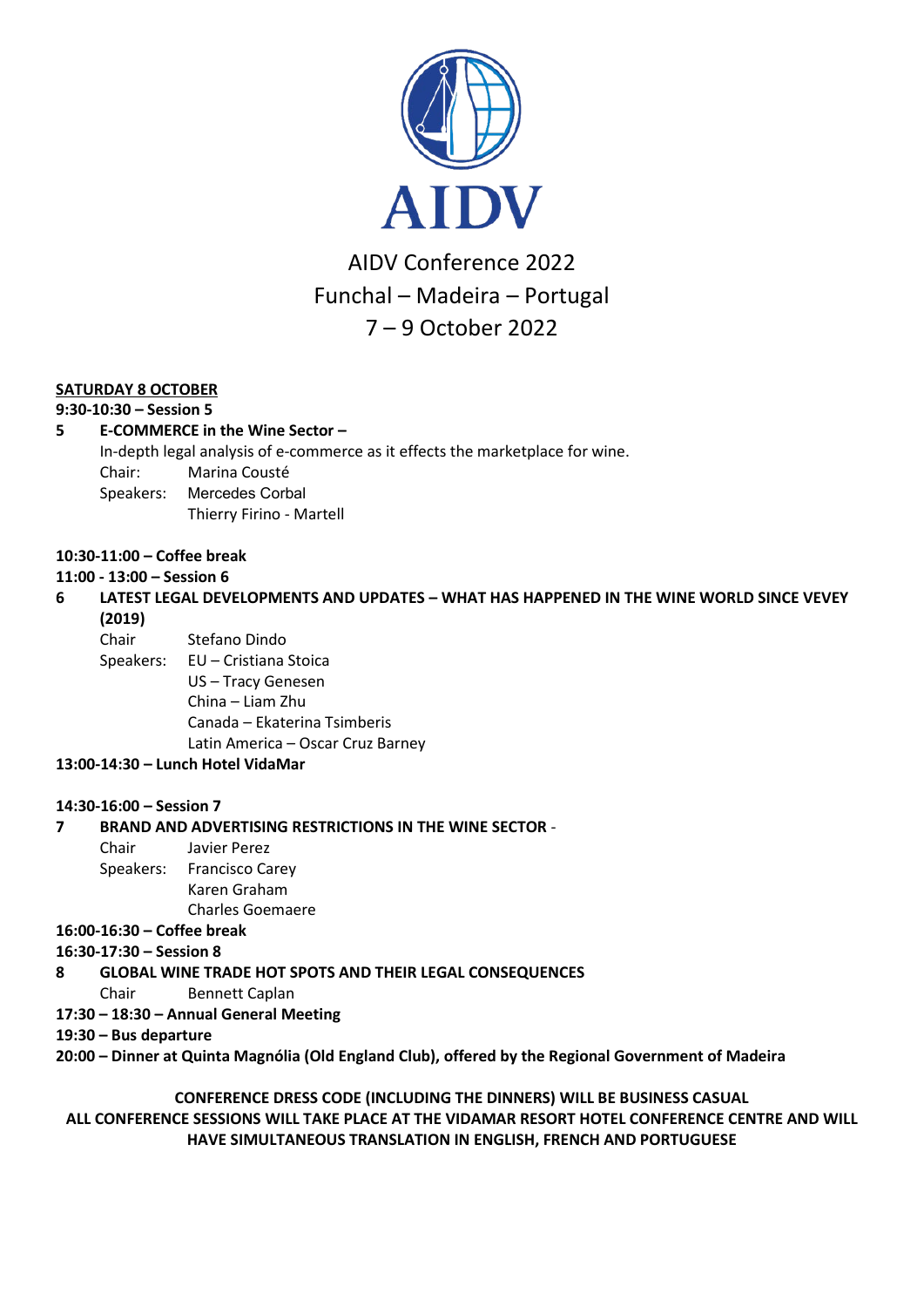

## **SUNDAY – 9 OCTOBER**

## **All day excursion (which will include visits to both Madeira wine aspects and other local attractions)**

- **09:00** *Departure from the Hotel – The route will be towards the south coast passing by Ribeira Brava, Ponta do Sol and Madalena do Mar. Passing through the Plateau of Paúl da Serra, we will reach the north coast, visiting the Porto da Cruz. Then we will visit the vineyards of Quinta do Furão located in Santana. Lunch will be served at Quinta do Bispo. A guided tour of the vineyards will be carried out.*
- **16:30** *Return to the Hotel.*

## **Accompanying Persons program**

## **Friday 07.10.2022| FUNCHAL & MONTE (HALF-DAY TOUR 09H00 – 13H00)**

*We start with a visit of the Market, very famous for its colorful atmosphere, where farmers come from the different parts of the island, to sell their local produce, followed by a visit to an embroidery factory. Then up to the village of Monte, (possible by an optional cable car route) where the public gardens and church where the tomb of the last Austrian Emperor, Charles I are located. From here you can take the famous "Toboggan" pulled by men down to Livramento. (optional).*

## **Saturday 08.10.2022| EIRA DO SERRADO E JARDIM BOTÂNICO (HALF-DAY TOUR 09H00 – 13H00)**

*Our first stop is at Pico dos Barcelos, a viewpoint from where you can admire a beautiful view over Funchal. Then we follow our journey to Eira do Serrado, viewpoint (1094 mts) overlooking the valley of Curral das Freiras, the Nun's Valley, a little village built in the crater of an extinct volcano. There are excellent views over the village and the mountains.*

*We finish our excursion with a visit of the botanical gardens of Funchal founded in the 1960's on the grounds of a Quinta that belonged to the Reid's family.*

## **HOTELS and CONGRESS CENTRE**

**1** – Hotel and place of the Congress – **VIDAMAR RESORT HOTEL** (five stars) [\(www.vidamarresorts.com\)](http://www.vidamarresorts.com/)

Other Hotels (four stars) in walking distance from VIDAMAR RESORT HOTEL

## **HOTEL ALTO LIDO** [\(www.grupocardoso.pt\)](http://www.grupocardoso.pt/)

## **HOTEL VILA BALEIRA** [\(www.vilabalaira.com\)](https://www.vilabaleira.com/hoteis-resorts/vila-baleira-funchal/)

**THE AIDV IS WORKING CLOSELY WITH THE HOTELS AND CONFERENCE CENTRE TO ENSURE THAT THE MOST UP-TO-DATE COVID SANITARY MEASURES ARE IN PLACE.**

**When reserving rooms at these hotels, please inform the hotels that you are attending that AIDV Conference.**